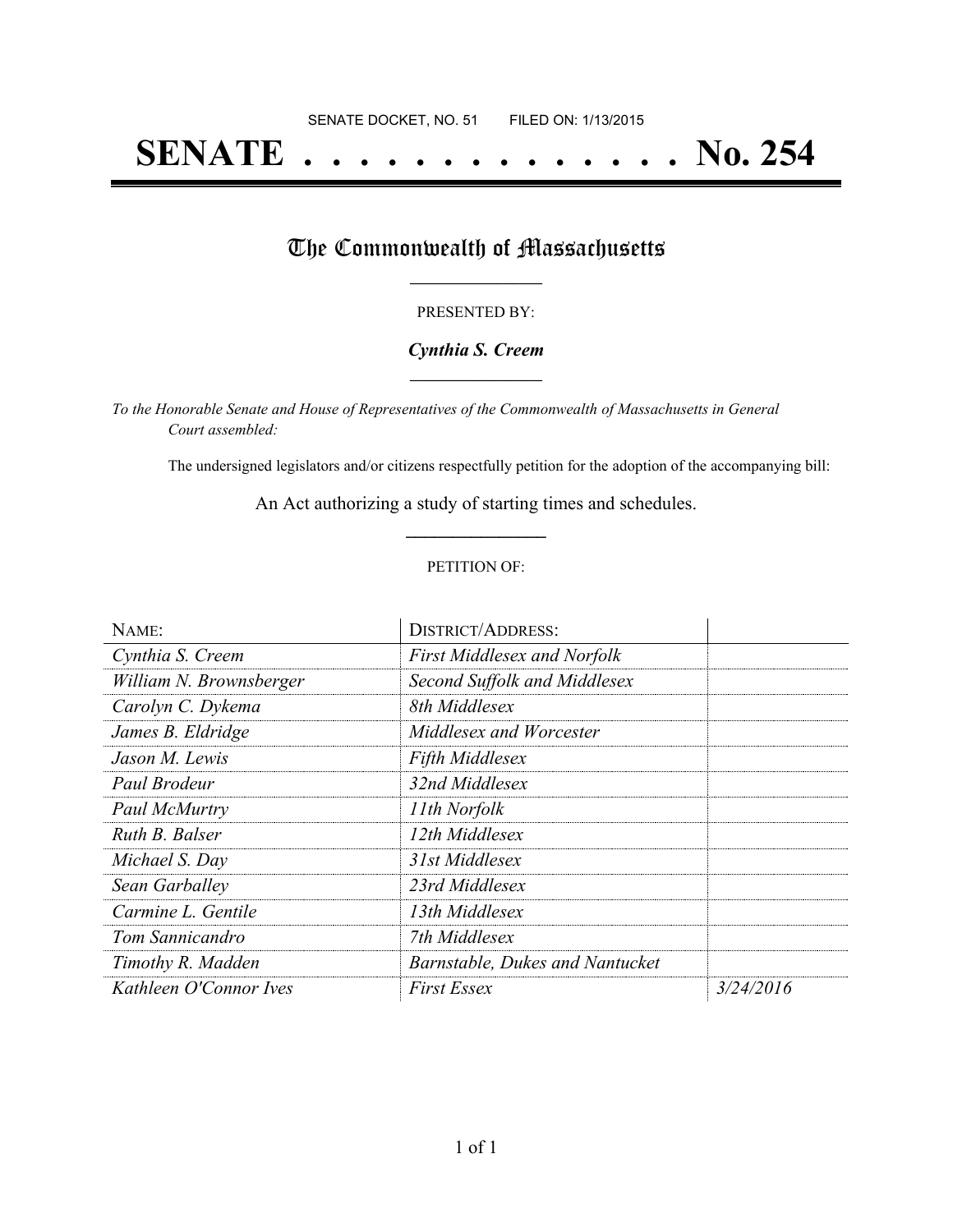## SENATE DOCKET, NO. 51 FILED ON: 1/13/2015

# **SENATE . . . . . . . . . . . . . . No. 254**

By Ms. Creem, a petition (accompanied by bill, Senate, No. 254) of Cynthia S. Creem, William N. Brownsberger, Carolyn C. Dykema, James B. Eldridge and other members of the General Court for legislation to authorize a study of school day starting times and schedules. Education.

### [SIMILAR MATTER FILED IN PREVIOUS SESSION SEE SENATE, NO. *215* OF 2013-2014.]

### The Commonwealth of Massachusetts

**In the One Hundred and Eighty-Ninth General Court (2015-2016) \_\_\_\_\_\_\_\_\_\_\_\_\_\_\_**

**\_\_\_\_\_\_\_\_\_\_\_\_\_\_\_**

An Act authorizing a study of starting times and schedules.

Be it enacted by the Senate and House of Representatives in General Court assembled, and by the authority *of the same, as follows:*

 SECTION 1. There shall be an educational task force to review the effect of school day 2 start times for middle school and secondary school students. The task force shall consist of 9 members: the house and senate chairs of the joint committee on education, or their designees, who shall serve as co-chairs of the task force; the secretary of education, or a designee; the commissioner of elementary and secondary education, or a designee; the executive director of the Massachusetts Association of School Committees, or a designee, the executive director of the Massachusetts Association of School Superintendents, or a designee; the executive director of the Massachusetts Association of Secondary School Principals, or a designee; the executive director of StartSchoolLater.net, or a designee; and a superintendent from a district which has implemented later school day starting times.